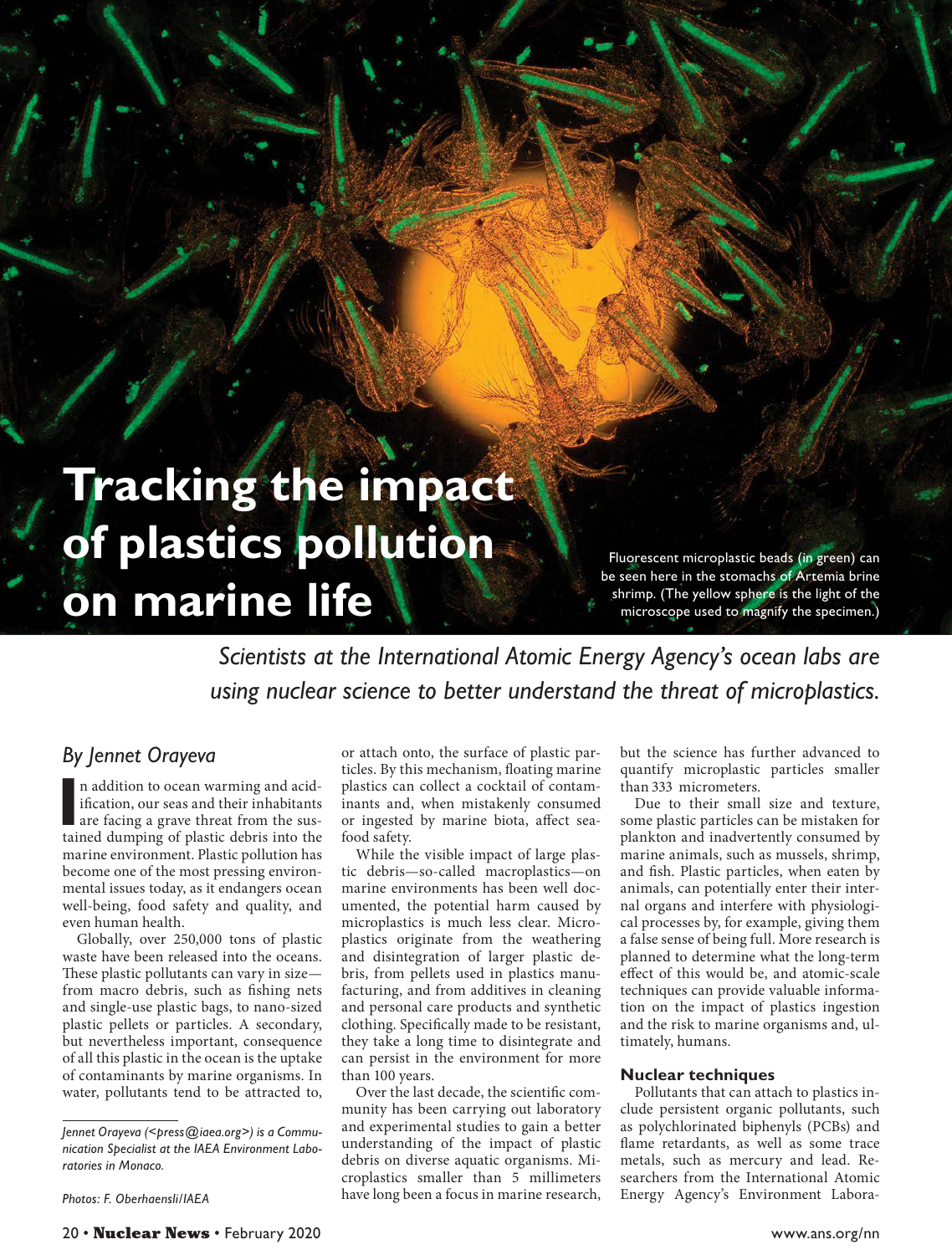

Close-up of an Artemia brine shrimp after having consumed microplastic particles at the IAEA laboratory in Monaco.

tories in Monaco use radioisotopic and other techniques to track and understand how such contaminants affect marine organisms and ecosystems, as well as to see if they can be potentially transferred throughout the food chain. These researchers model realistic scenarios to examine the extent to which microplastics in the environment attract pollutants and how they could act as an additional vector for the transfer of contaminants.

"Nuclear and isotopic techniques have opened a new window that enables us to precisely study the movement and potential impacts of microplastics on aquatic organisms," said Peter Swarzenski, head of the IAEA Radioecology Laboratory in Monaco. "They provide a reliable metric to assess how fragile coastal and marine ecosystems are to the impacts of all this plastic that is unfortunately accumulating in our oceans."

Since 2016, the IAEA Environment Laboratories have been studying the impacts of plastics on marine organisms. Several experiments to assess exposure have been conducted on fish, such as the sea bream, the spiny chromis damselfish, and the convict tang, on corals, such as the smooth cauliflower coral, and on crustaceans, such as the Artemia brine shrimp.



A group of sea bream fish being studied at the IAEA laboratory in Monaco. More research is planned to determine the long-term impact of microplastic consumption on marine life.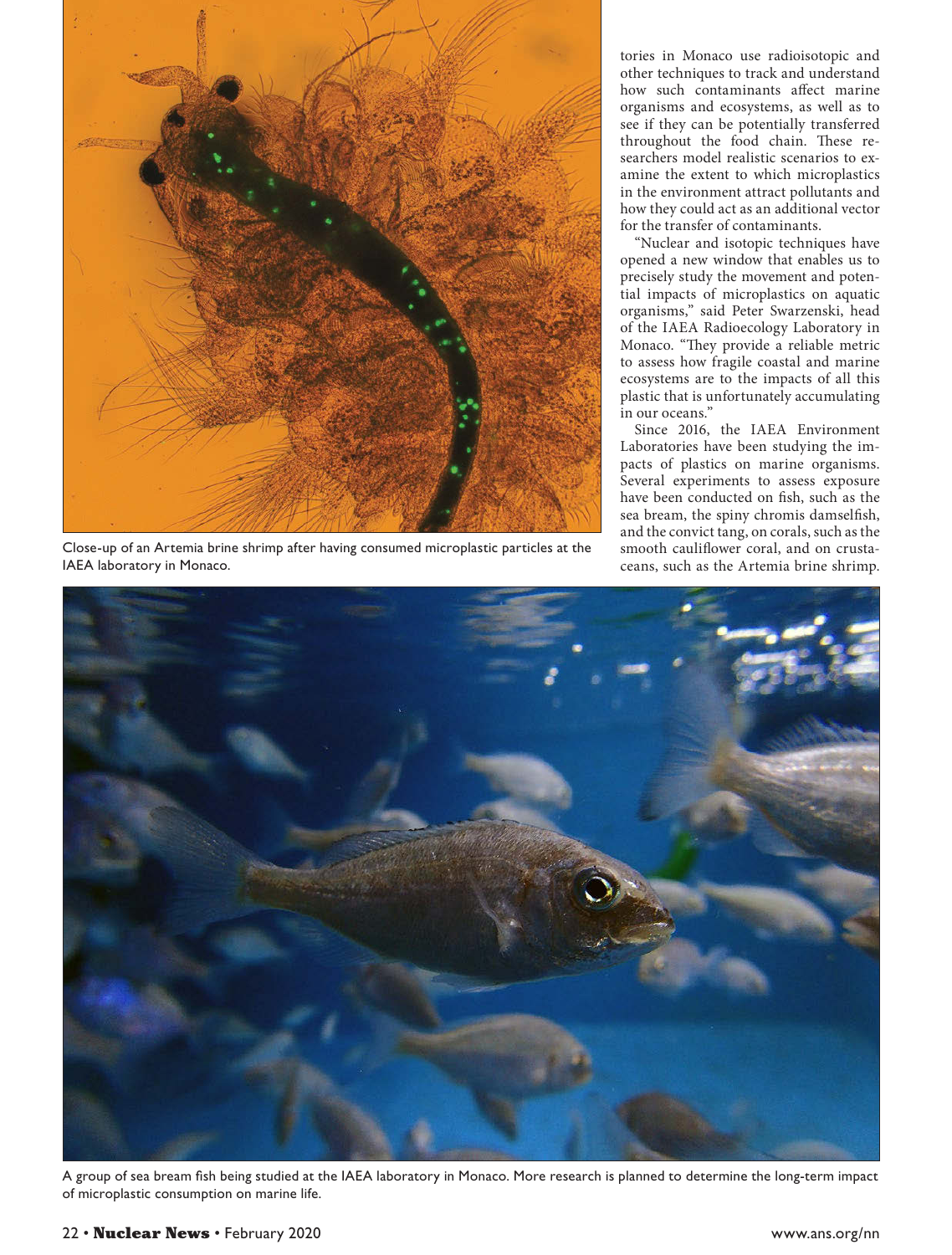

Coral nubbins can mistakenly ingest microplastic fragments, which can leach additional contaminants. Using nuclear and isotopic techniques, the IAEA is studying the impact of leaching chemicals from plastics on coral reef environments.

Findings from these studies are used by governments as science-based information for making policy decisions.

The experiments use nuclear research tools called radiotracers—chemical compounds that contain unique radioactive isotopes. Because of the very low-level radiation they emit, these isotopes can be easily tracked as they move through an organism, providing valuable information without harming the target. By using isotopes such as carbon-13, researchers can study how pollutants such as PCBs "attach" themselves to microplastics in the environment and whether they can dissociate, or "detach," from these plastics when ingested by marine animals.

"Radiotracer techniques are widely recognized as the cutting-edge tool of experimental marine ecotoxicology," said Marc Metian, a research scientist at the IAEA's Radioecology Laboratory in Monaco. "These techniques are unique and complementary to the more traditional approaches, such as analytical chemistry or molecular biology. They have been used to

study the fate of contaminants or biotoxins in coastal environments, as well as the influence of global stressors such as climate change on marine organisms. They are now important in examining the effect of plastic on aquatic life."

The IAEA applies radiotracers in both laboratory settings and in field work. Laboratory experiments have the advantage of creating simplified and highly controlled replicates of natural ecosystems, where key processes and interactions can be studied uninterruptedly.

#### *Tracing the effects of microplastics in fish*

A recent IAEA study monitored the biological impacts of virgin, or uncontaminated, plastic particles (polyethylene microspheres) on sea bream and Artemia brine shrimp. Marine organisms such as these can accumulate microplastic particles in their flesh. People consuming seafood that contains plastics could, in turn, ingest these plastic fragments.

For this experiment, IAEA researchers used nuclear magnetic resonance to deter-

mine the abundance of polar metabolites (amino acids, nucleic acids, sugars, and small organic acids that are typically part of primary metabolism) in the brain, liver, and muscles of control and microplasticexposed sea breams. Carbon-13, nitrogen-14, and nitrogen-15 isotope ratios were also examined to determine whether eating food that contains microplastics can impact these ratios in fish.

The study helped to see how microplastic particles damage the brain and liver cells of sea breams, increasing their mortality. Shortened life spans in key marine organisms make ecosystems more vulnerable to other threats, such as overfishing, climate change, or ocean acidification. Determining marine ecosystem health risks associated with this process of bioaccumulation is an important aspect of the IAEA Environment Laboratories' work. The resulting data can be used by governments to gain new knowledge and to reinforce or adapt seafood safety programs accordingly.